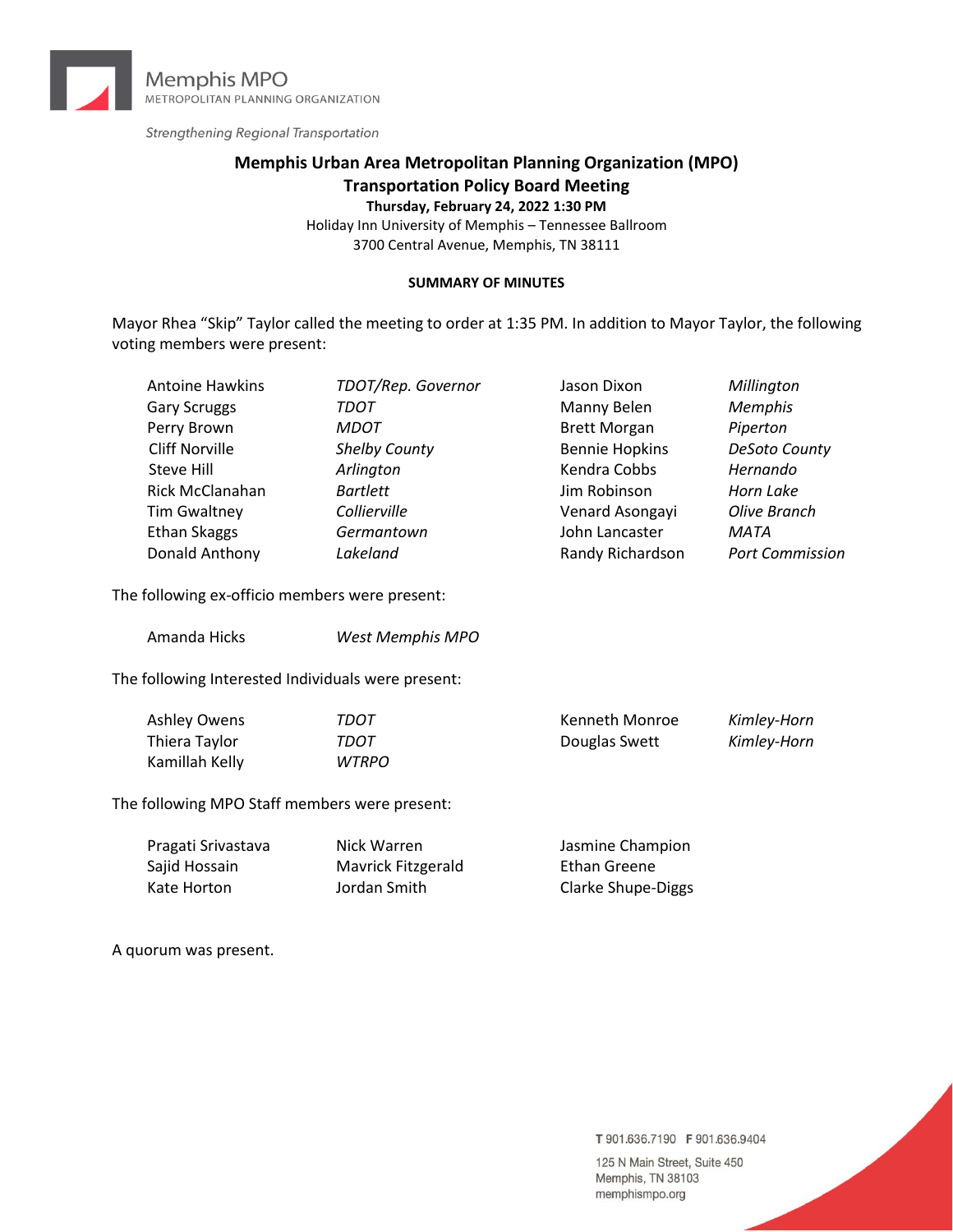### 1) **Call to Order @ 1:30 PM**

Mayor Rhea Taylor called the meeting to order at 1:35 PM.

# 2) **Approval of November 18, 2021 Minutes**

Mr. Cliff Norville moved to approve the minutes as presented; Mr. Manny Belen seconded the motion and the motion carried without dissent.

# **NO DISCUSSION / QUESTIONS**

# 3) **Transportation Policy Board Election**

# **a) Chair**

Mr. Steve Hill nominated to elect Mayor Jim Strickland as Chair; the election was approved unanimously without dissent.

# **b) Vice-Chair**

Mr. Steve Hill nominated to elect A. Keith McDonald as Vice-Chair; the election was approved unanimously without dissent.

# **NO DISCUSSION / QUESTIONS**

# 4) **Election of Transportation Policy Board (TPB) Representative for Freight Advisory Committee (FAC)**

Mr. Brett Morgan nominated to elect Mayor Rhea Taylor as Freight Chair; the election was approved unanimously without dissent.

# **NO DISCUSSION / QUESTIONS**

#### 5) **Memphis MPO's Administrator's Report**

Ms. Pragati Srivastava gave an overview of the following items:

- **a)** 2022 Memphis MPO Calendar
- **b)** FY 2023-26 Transportation Improvement Program (TIP)
- **c)** New MPO Staff Announcement Ms. Clarke Shupe-Diggs

# **NO DISCUSSION / QUESTIONS**

#### 6) **Federal Highway Administration (FHWA)**

Ms. Pragati Srivastava read an update from FHWA regarding the following items:

# **a) Bipartisan Infrastructure Law (BIL) Implementation**

FHWA is continuing to release information on the Bipartisan Infrastructure Law (BIL), and encourages stakeholders and other interested parties to monitor FHWA's [BIL website](https://www.fhwa.dot.gov/bipartisan-infrastructure-law/) for updates.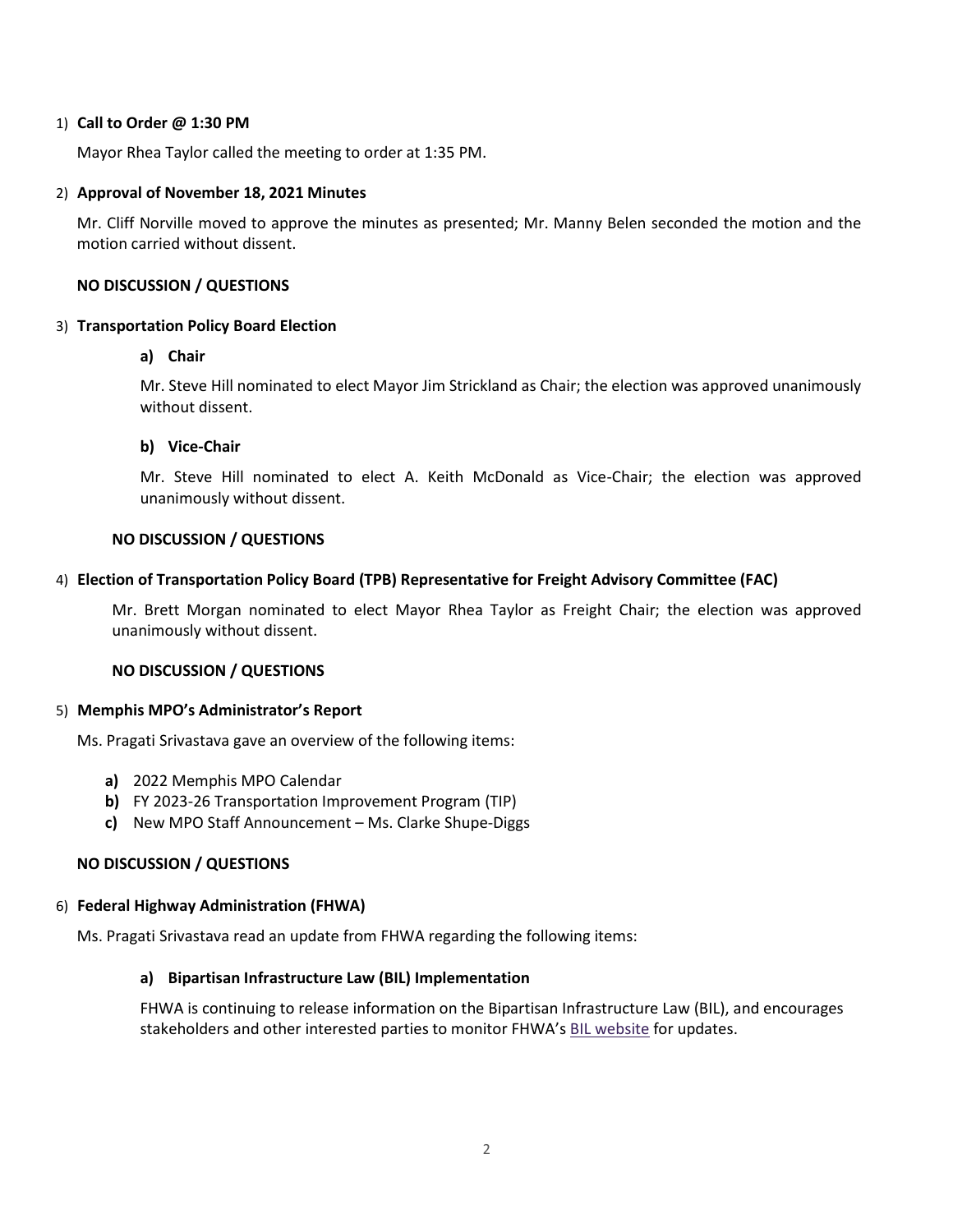# **b) 2022 RAISE Notice of Funding Opportunity**

USDOT recently issued the Notice of Funding Opportunity (NOFO) for the 2022 Rebuilding American Infrastructure with Sustainability and Equity (RAISE) discretionary grant program. The deadline for applications is April 14, 2022. The NOFO, application instructions, FAQs, webinar information, and other resources, are available on USDOT's [RAISE website.](https://www.transportation.gov/RAISEgrants)

# **c) Alternative Fuel Corridors Request for Nominations**

FHWA recently issued the Request for Nominations for the Designation of Alternative Fuel Corridors. State and local agencies are encouraged to nominate proposed alternative fuel corridors for designation by the deadline of May 13, 2022. More information can be found on FHWA's [Alternative Fuel Corridors](https://www.fhwa.dot.gov/environment/alternative_fuel_corridors/)  [website.](https://www.fhwa.dot.gov/environment/alternative_fuel_corridors/)

# 7) **Tennessee Department of Transportation (TDOT)**

Mr. Antoine Hawkins gave an update on TDOT's Long Range Transportation Policy Plan & Urban Transportation Planning Grant and introduced a new planner, Ms. Thiera Taylor.

# 8) **MOVING TOGETHER: 2050 Regional Transportation Plan (RTP)**

Mr. Vijay Kunada gave a presentation on the 2050 Regional Transportation Plan.

- **a)** Goals & Objectives
- **b)** Socio-Demographic Data

Mr. Cliff Norville moved to approve the Socio-Demographic Data as presented; Mr. Asong Asongayi seconded the motion and the motion carried without dissent.

#### **DISCUSSION / QUESTIONS**

Mayor Rhea Taylor asked about the forecasted increase in employment for Fayette County. Mr. Vijay Kunada responded that employment forecasts vary across data sets, which may explain any differences between local calculations and the RTP estimates.

# 9) **FY 2020-23 Transportation Improvement Program (TIP) Amendments & Air Quality Short Conformity Determination Report for DeSoto County, MS**

Ms. Pragati Srivastava provided an overview of the FY 2023-26 Transportation Improvement Program (TIP) amendments.

Mr. Steve Hill moved to approve the TIP amendments and associated conformity report as presented; Mr. Jason Dixon seconded the motion and the motion carried without dissent.

#### **NO DISCUSSION / QUESTIONS**

#### 10) **Open Grant/Funding Opportunities**

Current grant and funding opportunities, which may be of interest to the TPB, were provided and will be included in future agendas, as well as distributed via email.